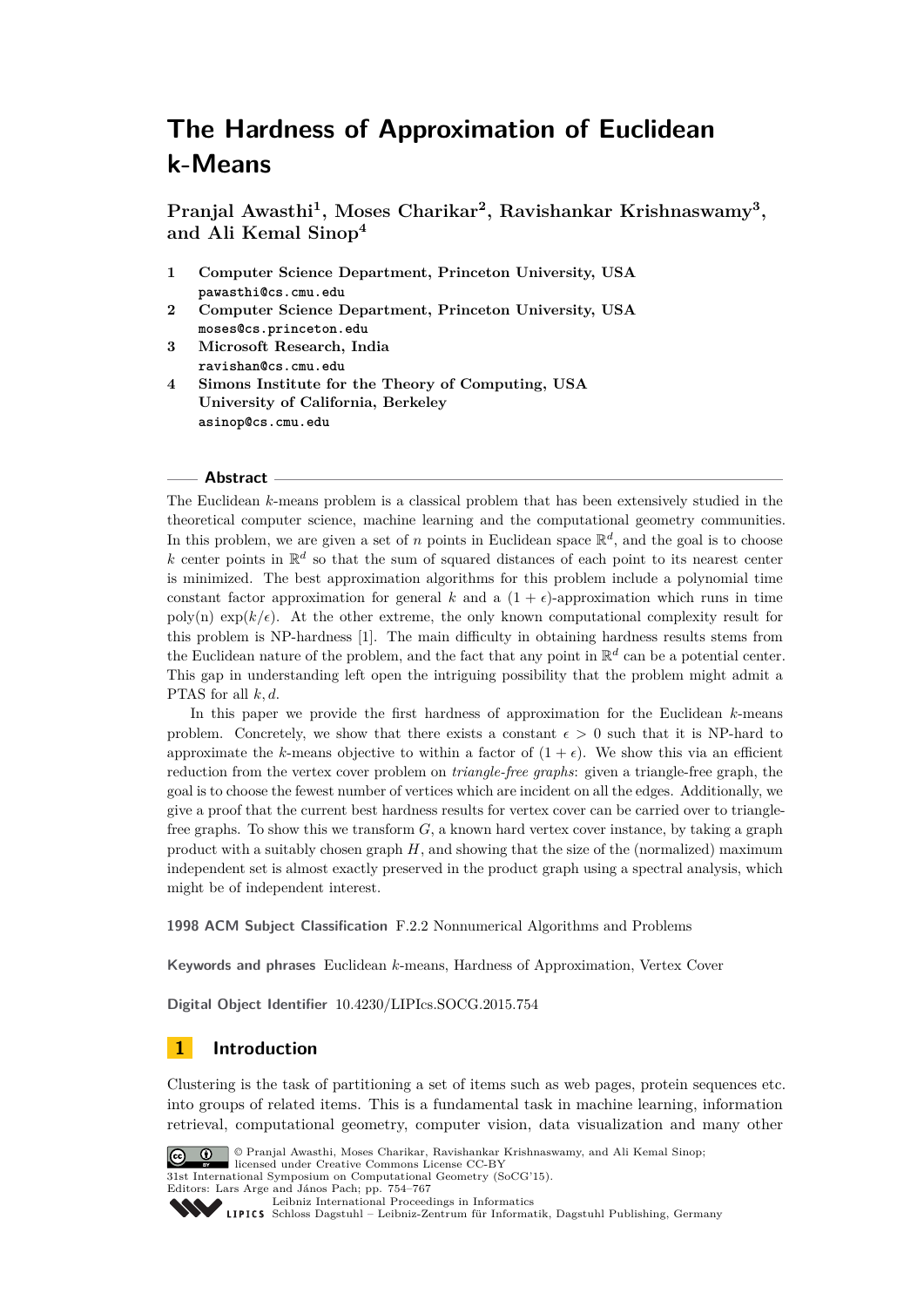domains. In many applications, clustering is often used as a first step toward other fine grained tasks such as classification. Needless to say, the problem of clustering has received significant attention over the years and there is a large body of work on both the applied and the theoretical aspects of the problem [\[6,](#page-11-0) [4,](#page-11-1) [10,](#page-11-2) [13,](#page-11-3) [19,](#page-11-4) [21,](#page-12-0) [26,](#page-12-1) [33,](#page-12-2) [8,](#page-11-5) [28,](#page-12-3) [34\]](#page-12-4). A common way to approach the task of clustering is to map the set of items into a metric space where distances correspond to how different two items are from each other. Using this distance information, one then tries to optimize an objective function to get the desired clustering. Among the most commonly used objective function used in the clustering literature is the *k*-means objective function. In the *k*-means problem, the input is a set *S* of *n* data points in Euclidean space  $\mathbb{R}^d$ , and the goal is to choose *k* center points  $C^* = \{c_1, c_2, \ldots, c_k\}$  from  $\mathbb{R}^d$  so as to minimize  $Φ = ∑_{x∈S}$  min<sub>i</sub> ||x − *c*(*x*)||<sup>2</sup>, where *c*(*x*) ∈ *C*<sup>\*</sup> is the center closest to *x*. Aside from being a natural clustering objective, an important motivation for studying this objective function stems from the fact that a very popular and widely used heuristic (appropriately called the *k-means heuristic* [\[28\]](#page-12-3)) attempts to minimize this *k*-means objective function.

While the *k*-means heuristic is very much tied to the *k*-means objective function, there are many examples where it converges to a solution which is far away from the optimal *k*-means solution. This raises the important question of whether there exist provable algorithms for the *k*-means problem in general Euclidean space, which is the focus problem of our paper. Unfortunately though, the approximability of the problem is not very well understood. From the algorithmic side, there has been much focus on getting  $(1 + \epsilon)$ -approximations that run as efficiently as possible. Indeed, for fixed *k*, Euclidean *k*-means admits a PTAS [\[26,](#page-12-1) [16\]](#page-11-6). These algorithms have exponential dependence in *k*, but only linear dependence in the number of points and the dimensionality of the space. As mentioned above, there is also empirical and theoretical evidence for the effectiveness of very simple heuristics for this problem [\[33,](#page-12-2) [28,](#page-12-3) [25\]](#page-12-5). For arbitrary *k* and *d*, the best known approximation algorithm for *k*-means achieves a factor of  $9 + \epsilon$  [\[21\]](#page-12-0). In contrast to the above body of work on getting algorithms for *k*-means, lower bounds for *k*-means have remained elusive. In fact, until recently, even NP-hardness was not known for the *k*-means objective [\[11,](#page-11-7) [1\]](#page-10-0). This is perhaps due to the fact that as opposed to many discrete optimization problems, the *k*-means problem allows one to choose any point in the Euclidean space as a center. The above observations lead to the following intriguing possibility:

## *"Is there a PTAS for Euclidean k-means for arbitrary k and dimension d?"*

In this paper we answer this question in the negative and provide the first hardness of approximation for the Euclidean *k*-means problem.

<span id="page-1-0"></span>**Findment 1.1.** There exists a constant  $\epsilon > 0$  such that it is NP-hard to approximate the *Euclidean k*-means to a factor better than  $(1 + \epsilon)$ .

The starting point for our reduction is the Vertex-Cover problem on triangle-free graphs: here, given a triangle-free graph, the goal is to choose the fewest number of vertices which are incident on all the edges in the graph. This naturally leads us to our other main result in this paper, that of showing hardness of approximation of vertex cover on triangle-free graphs. Kortsarz et al [\[24\]](#page-12-6) show that if the vertex cover problem is hard to approximate to a factor of  $\alpha \geq 3/2$ , then it is hard to approximate vertex cover on triangle-free graphs to the same factor of  $\alpha$ . While such a hardness (in fact, a factor of  $2 - \epsilon$  [\[22\]](#page-12-7)) is known assuming the stronger unique games conjecture, the best known NP-hardness results do not satisfy  $\alpha \geq 3/2$ . We settle this question by showing NP-hardness results for approximating vertex cover on triangle-free graphs, which match the best known hardness on general graphs.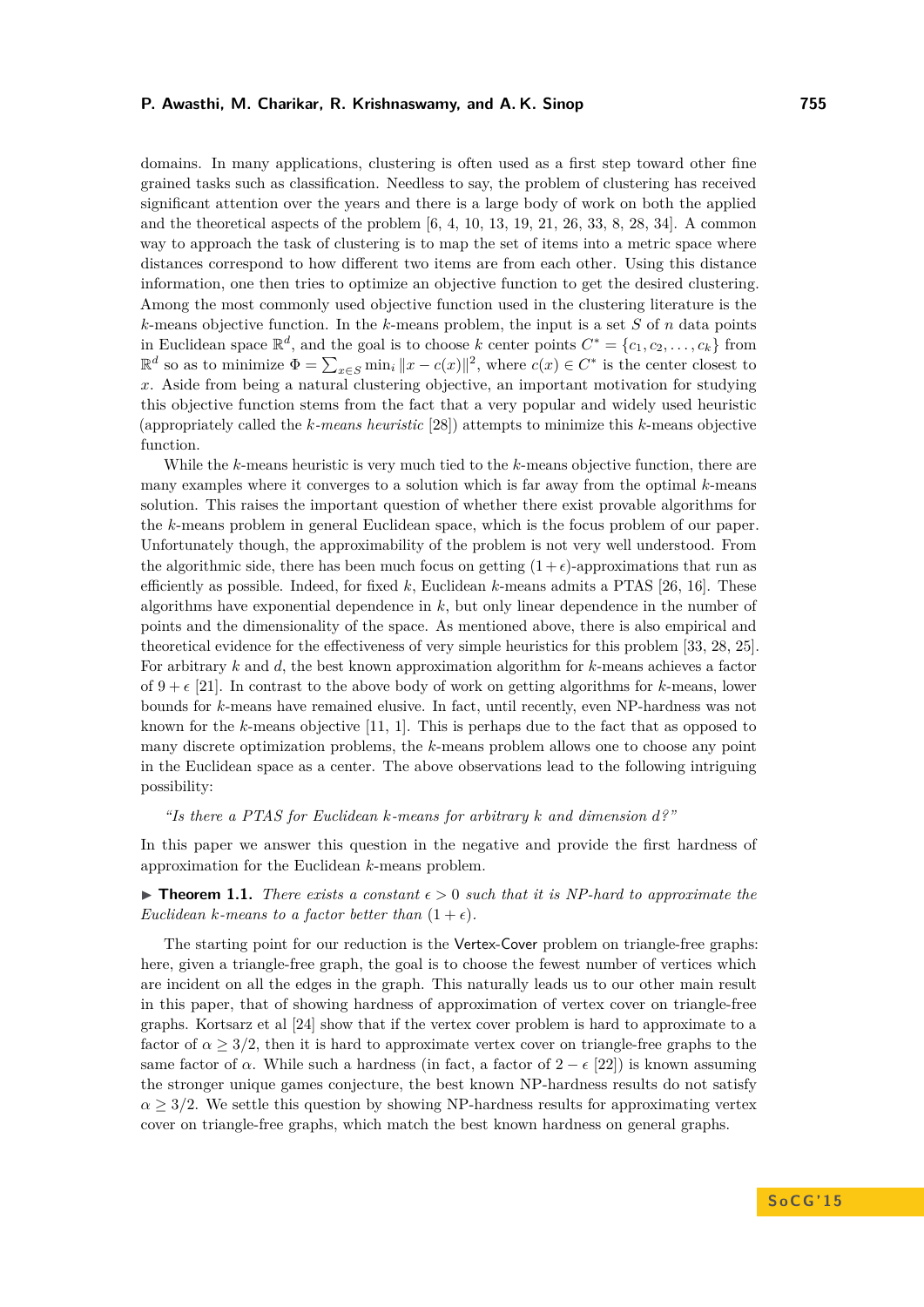$\triangleright$  **Theorem 1.2.** It is NP-hard to approximate Vertex Cover on triangle-free graphs to within *any factor smaller than* 1*.*36*.*

# **2 Main Technical Contribution**

In Section [4,](#page-3-0) we show a reduction from Vertex-Cover on triangle-free graphs to Euclidean *k*-means where the vertex cover instances have small cover size if and only if the corresponding *k*-means instances have a low cost. A crucial ingredient is to relate the cost of the clusters to the structural properties of the original graph, which lets us transition from the Euclidean problem to a completely combinatorial problem. Then in Section [5,](#page-7-0) we prove that the known hardness of approximation results for Vertex-Cover carry over to triangle-free graphs. This improves over existing hardness results for vertex cover on triangle-free graphs [\[24\]](#page-12-6). Furthermore, we believe that our proof techniques are of independent interest. Specifically, our reduction transforms known hard instances *G* of vertex cover, by taking a graph product with an appropriately chosen graph *H*. We then show that the size of the vertex cover in the new graph (in proportion to the size of the graph) can be related to spectral properties of *H*. In fact, by choosing *H* to have a bounded spectral radius, we show that the vertex covers in *G* and the product graph are roughly preserved, while also ensuring that the product graph is triangle-free. Combining this with our reduction to *k*-means completes the proof.

# **3 Related Work**

Arthur and Vassilvitskii [\[5\]](#page-11-8) proposed *k*-means++, a random sampling based approximation algorithm for Euclidean  $k$ -means which achieves a factor of  $O(\log k)$ . This was improved by Kanungo et al. [\[21\]](#page-12-0) who proposed a local search based algorithm which achieves a factor of  $(9 + \epsilon)$ . This is currently the best known approximation algorithm for *k*-means. For fixed *k* and *d*, Matousek [\[31\]](#page-12-8) gave a PTAS for *k*-means which runs in time  $O(n\epsilon^{-2k^2d} \log^k n)$ ). Here *n* is the number of points and *d* is the dimensionality of the space. This was improved by Badoiu et al. [\[7\]](#page-11-9) who gave a PTAS for fixed *k* and any *d* with run time  $O(2^{(k/\epsilon)^{O(1)}}poly(d)n \log^k n)$ . Kumar et al. [\[26\]](#page-12-1) gave an improved PTAS with exponential dependence in *k* and only linear dependence in *n* and *d*. Feldman et al. [\[16\]](#page-11-6) combined this with efficient coreset constructions to give a PTAS for fixed *k* with improved dependence on *k*. The work of Dasgupta [\[11\]](#page-11-7) and Aloise et al. [\[1\]](#page-10-0) showed that Euclidean *k*-means is NP-hard even for *k* = 2. Mahajan et al. [\[30\]](#page-12-9) also show that the *k*-means problem is NP-hard for points in the plane.

There are also many other clustering objectives related to *k*-means which are commonly studied. The most relevant to our discussion are the *k*-median and the *k*-center objectives. In the first problem, the objective is to pick *k* centers to minimize the sum of distances of each point to the nearest center (note that the distances are not squared). The problem deviates from *k*-means in two crucial aspects, both owing to the different contexts in which the two problems are studied: (i) the *k*-median problem is typically studied in the setting where the centers are one of the data points (or come from a set of possible centers specified in the input), and (ii) the problem is also very widely studied on general metrics, without the Euclidean restriction. The *k*-median problem has been a testbed of developing new techniques in approximation algorithms, and has constantly seen improvements even until very recently [\[20,](#page-12-10) [19,](#page-11-4) [27\]](#page-12-11). Currently, the best known approximation for *k*-median is a factor of  $2.611 + \epsilon$  due to Bykra et al. [\[9\]](#page-11-10). On the other hand, it is also known that the *k*-median objective (on general metrics) is NP-hard to approximate to a factor better than (1+ 1*/e*) [\[19\]](#page-11-4). When restricted to Euclidean metrics, Kolliopoulos et al. [\[23\]](#page-12-12) show a PTAS for *k*-median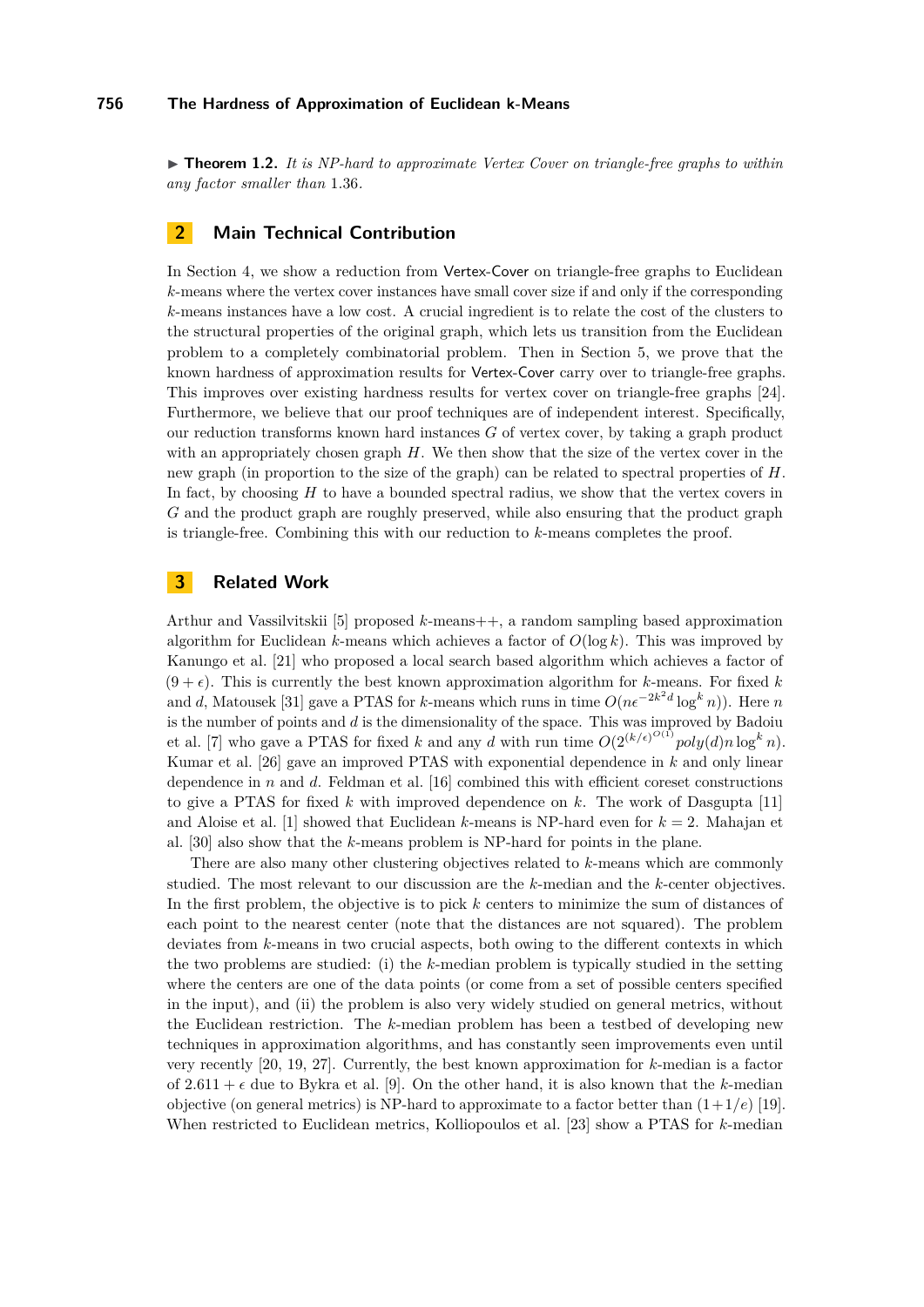on constant dimensional spaces. On the negative side for *k*-median on Euclidean metrics, it is known that the discrete problem (where centers come from a specified input) cannot have a PTAS under standard complexity assumptions [\[17\]](#page-11-11). As mentioned earlier, all these results are for the version when the possible candidate centers is specified in the input. For the problem where any point can be a center, Arora et al. [\[4\]](#page-11-1) show a PTAS when the points are on a 2-dimensional plane.

In the *k*-center problem the objective is to pick *k* center points such that the maximum distance of any data point to the closest center point is minimized. In general metrics, this problem admits a 2-factor approximation which is also optimal assuming  $P \neq NP$  [\[18\]](#page-11-12). For Euclidean metric when the center could be any point in the space, the upper bound is still 2 and the best hardness of approximation is a factor 1*.*82 [\[15\]](#page-11-13).

## <span id="page-3-0"></span>**4 Our Hardness Reduction: From Vertex Cover to Euclidean** *k***-means**

In this section, we show a reduction from the Vertex-Cover problem (on triangle-free graphs) to the *k*-means problem. Formally, the vertex cover problem can be stated as follows: Given an undirected graph  $G = (V, E)$ , choose a subset *S* of vertices (with minimum  $|S|$ ) such that *S* is incident on every edge of the graph. More specifically, our reduction establishes the following theorem.

<span id="page-3-1"></span>▶ **Theorem 4.1.** *There is an efficient reduction from instances of Vertex Cover (on trianglefree graphs with m edges) to those of Euclidean k-means that satisfies the following properties:*

- **(i)** if the Vertex Cover instance has value k, then the k-means instance has cost  $\leq m k$ .
- (ii) *if the* Vertex Cover *instance has value at least*  $k(1 + \epsilon)$ *, then the optimal k-means cost is*  $\geq m - (1 - \Omega(\epsilon))k$ *. Here,*  $\epsilon$  *is some fixed constant*  $> 0$ *.*

In Section [5,](#page-7-0) we show that there exist triangle-free graph instances of vertex cover on  $m = \Theta(n)$  edges, and  $k = \Omega(n)$  such that it is NP-hard to distinguish if the instance has a vertex cover of size at most k, or all vertex covers have size at least  $(1 + \epsilon)k$ , for some constant  $\epsilon > 0$ .

Now, let  $k = m/\Delta$  where  $\Delta = \Omega(1)$  from the hard vertex cover instances. Then, from Theorem [4.1,](#page-3-1) we get that if the vertex cover has value *k*, then the *k*-means cost is at most  $m(1-\frac{1}{\Delta})$ , and if the vertex cover is at least  $k(1+\epsilon)$ , then the optimal *k*-means cost is at least  $m(1 - \frac{1-\Omega(\epsilon)}{\Delta})$  $\frac{\Omega(\epsilon)}{\Delta}$ ). Therefore, the vertex cover hardness says that it is also NP-hard to distinguish if the resulting *k*-means instance has cost at most  $m(1 - \frac{1}{\Delta})$  or cost more than  $m(1-\frac{1-\Omega(\epsilon)}{\Delta})$  $\frac{\Omega(\epsilon)}{\Delta}$ ). Since  $\Delta$  is a constant, this implies that it is NP-hard to approximate the *k*-means problem within some factor  $(1 + \Omega(\epsilon))$ , thereby establishing our main result Theorem [1.1.](#page-1-0) In what follows, we prove Theorem [4.1.](#page-3-1)

## **4.1 Proof of Theorem [4.1](#page-3-1)**

Let  $G = (V, E)$  denote the graph in the Vertex Cover instance  $\mathcal{I}$ , with parameter k denoting the number of vertices we can select. We associate the vertices with natural numbers [*n*]. Therefore, we refer to vertices by natural numbers *i*, and edges by pairs of natural numbers  $(i, j)$ .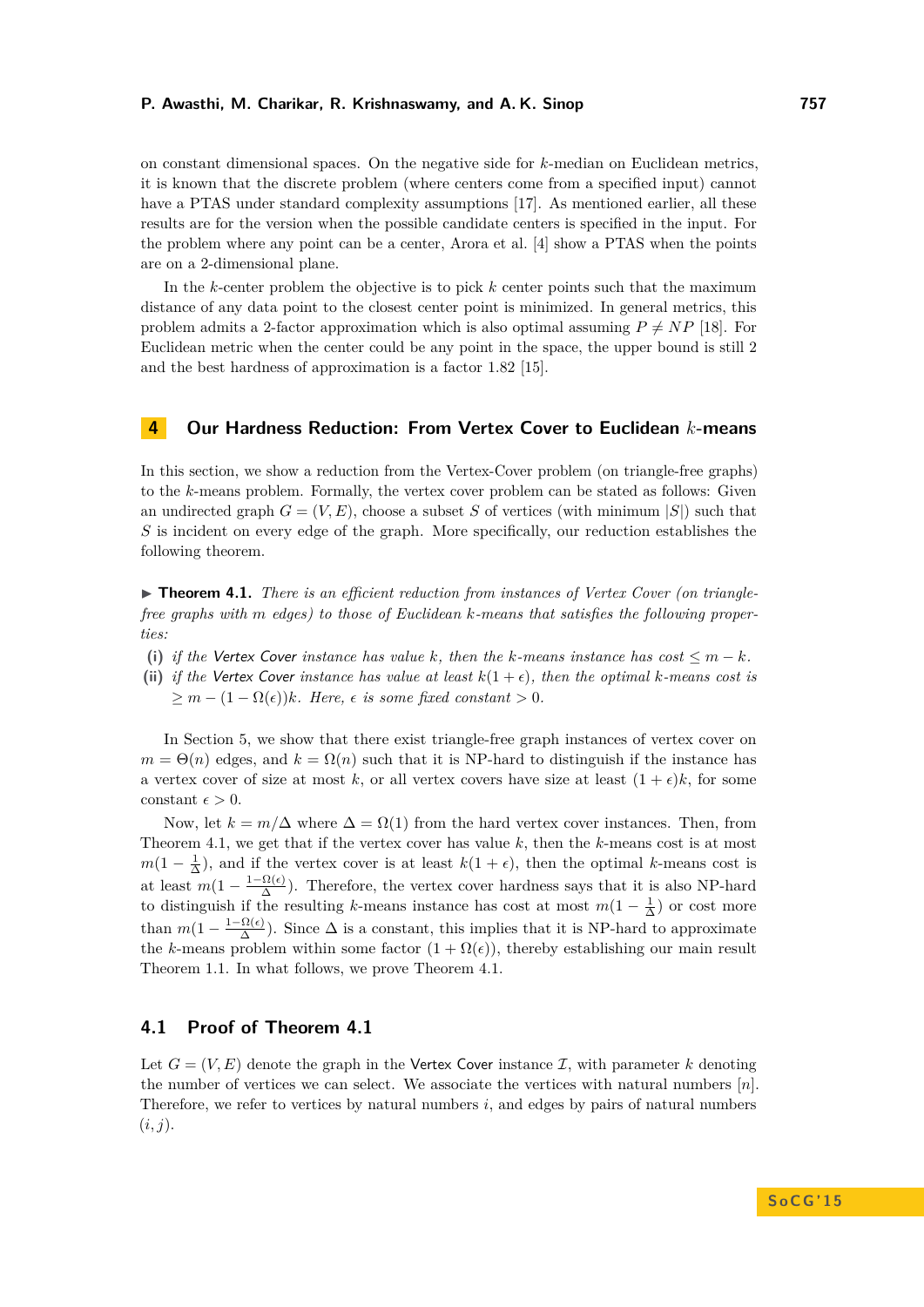## **Construction of k-means Instance I***km*

For each vertex  $i \in [n]$ , we have a unit vector  $x_i = (0, 0, \ldots, 1, \ldots, 0)$  which has a 1 in the  $i^{th}$  coordinate and 0 elsewhere. Now, for each edge  $e \equiv (i, j)$ , we have a vector  $x_e \stackrel{\text{def}}{=} x_i + x_j$ . Our data points on which we solve the *k*-means problem is precisely  $\{x_e : e \in E\}$ . This completes the definition of  $\mathcal{I}_{km}$ .

 $\triangleright$  Remark. As stated, the dimensionality of the points we have constructed is *n*, and we get a hardness factor of  $(1 + \epsilon)$ . However, by using the dimensionality reduction ideas of Johnson and Lindenstrauss (see, e.g.  $[12]$ ), without loss of generality, we can assume that the points lie in  $O(\log n/\epsilon^2)$  dimensions and our hardness results still hold true. This is because, after the transformation, all pairwise distances (and in particular, the *k*-means objective function) are preserved upto a factor of  $(1 + \epsilon/10)$  of the original values, and so our hardness factor is also (almost) preserved, i.e., we would get hardness of approximation of  $(1 + \Omega(\epsilon))$ .

However, for simplicity, we stick with the *n* dimensional vectors as it makes the presentation much cleaner.

## **4.2 Completeness**

Suppose *I* is such that there exists a vertex cover  $S^* = \{v_1, v_2, \ldots, v_k\}$  of *k* vertices which can cover all the edges. We will now show that we can recover a good clustering of low *k*-means cost. To this end, let  $E_{v_\ell}$  denote the set of edges which are covered by  $v_\ell$  for  $1 \leq \ell \leq k$ . If an edge is covered by two vertices, we assume that only one of them covers it. As a result, note that the  $E_{v_\ell}$ 's are pairwise disjoint (and their union is E), and each  $E_{v_\ell}$  is of the form  $\{(v_\ell, w_{\ell,1}), (v_\ell, w_{\ell,2}), \ldots, (v_\ell, w_{\ell,p_\ell})\}.$ 

Now, to get our clustering, we do the following: for each  $v \in S^*$ , form a cluster out of the data points  $\mathcal{F}_v := \{x_e : e \in E_v\}$ . We now analyze the average connection cost of this solution. To this end, we begin with some easy observations about the k-means clustering. Indeed, since any cluster is of a set of data points (corresponding to a subset of edges in the graph  $G$ ), we shall abuse notation and associate any cluster  $\mathcal F$  also with the corresponding subgraph on *V*, i.e.,  $\mathcal{F} \subseteq E$ . Moreover, we use  $d_{\mathcal{F}}(i)$  to denote the degree of node *i* in  $\mathcal{F}$  and  $m_f$  to denote the number of edges in F,  $m_f = |\mathcal{F}|$ . Finally, we refer by  $d_G(i)$  the degree of vertex *i* in *G*.

► **Claim 4.2.** *For any clustering* { $\mathcal{F}$ }: (a)  $\sum_{\mathcal{F}} d_{\mathcal{F}}(i) = d_G(i)$ ; (b)  $\sum_i \sum_{\mathcal{F}} d_{\mathcal{F}}(i) = 2m = 2|E|$ . **Proof.** Immediate, because every edge  $e \in E$  belongs to exactly one cluster in  $\{\mathcal{F}\}.$ 

Our next claim relates the connection cost of any cluster  $\mathcal F$  to the structure of the associated subgraph, which forms the crucial part of the analysis.

<span id="page-4-0"></span>► Claim 4.3. *The total connection cost of any cluster*  $\mathcal{F}$  *is*  $\sum_{i} d_{\mathcal{F}}(i)(1 - \frac{1}{m_{\mathcal{F}}} d_{\mathcal{F}}(i)).$ 

**Proof.** Firstly, note that  $\sum_i d_{\mathcal{F}}(i) = 2m_{\mathcal{F}}$ . Now consider the center  $\mu_{\mathcal{F}}$  of cluster  $\mathcal{F}$ . By definition, we have that at coordinate  $i \in V$ :

$$
\mu_{\mathcal{F}}(i) = \frac{1}{m_{\mathcal{F}}} \sum_{S \in \mathcal{F}: i \in S} 1 = \frac{d_{\mathcal{F}}(i)}{m_{\mathcal{F}}}.
$$

So  $\|\mu_{\mathcal{F}}\|^2 = \frac{1}{m_{\mathcal{F}}^2} \sum_i d_{\mathcal{F}}(i)^2$ . Hence the total cost of this clustering,  $c_{\mathcal{F}}$ , is:

$$
\sum_{e \in \mathcal{F}} (\|\mathbf{x}_e - \mu_{\mathcal{F}}\|^2) = \sum_{e \in \mathcal{F}} (\|\mathbf{x}_e\|^2 - \|\mu_{\mathcal{F}}\|^2) = 2m_{\mathcal{F}} - \frac{1}{m_{\mathcal{F}}} \sum_{i \in V} d_{\mathcal{F}}(i)^2 = \sum_i d_{\mathcal{F}}(i) - \frac{1}{m_{\mathcal{F}}} d_{\mathcal{F}}(i)^2.
$$

Here we used  $m_{\mathcal{F}}\mu_{\mathcal{F}} = \sum_{e \in \mathcal{F}} x_e$  in the first equality and  $||x_e||^2 = 2$  in the second one.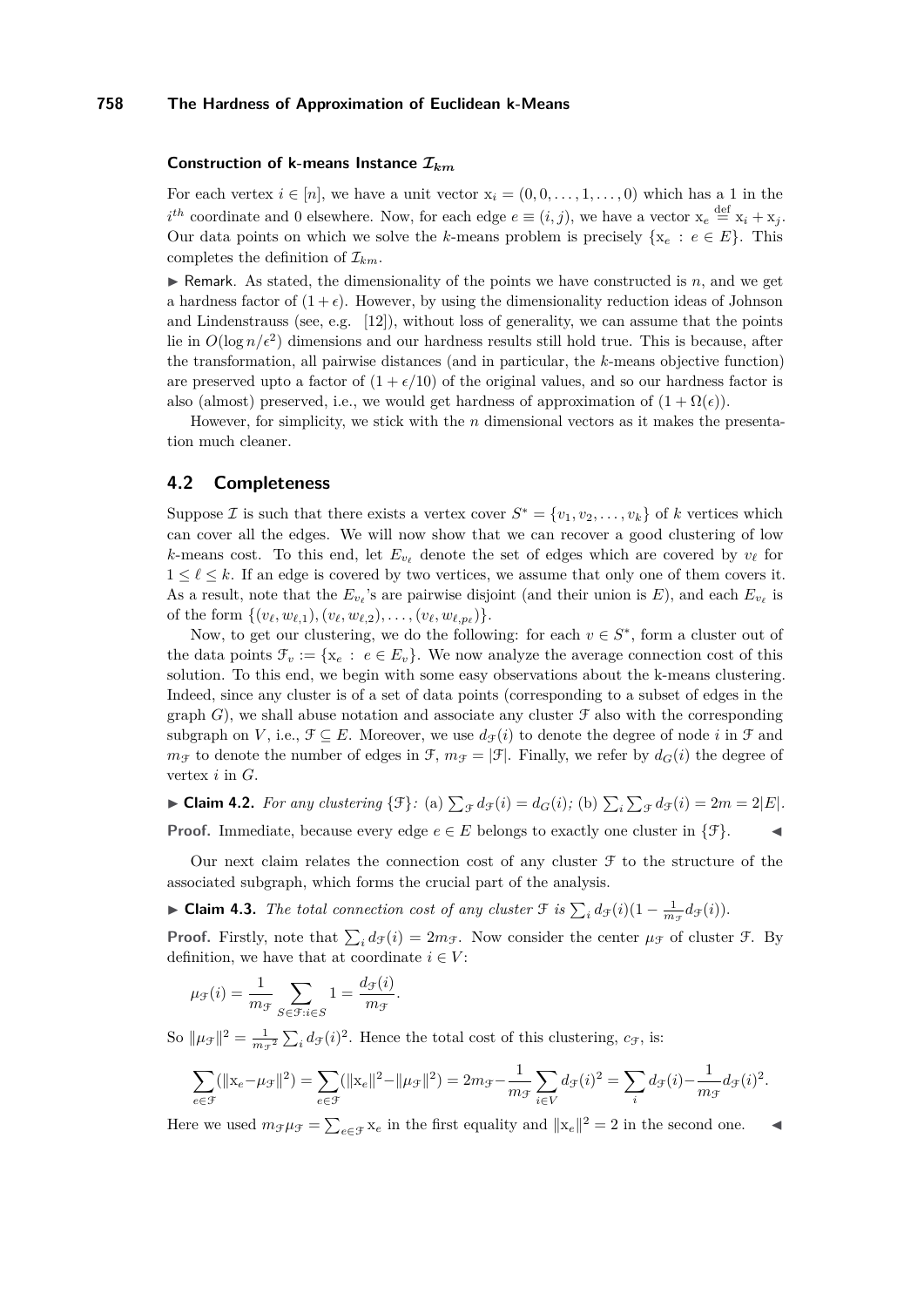<span id="page-5-0"></span>► Claim 4.4. *There exists a clustering of our k-means instance*  $\mathcal{I}_{km}$  *with cost at most*  $m - k$ *, where m is the number of edges in the graph*  $G = (V, E)$  *associated with the vertex cover instance* I*, and k is the size of the optimal vertex cover.*

**Proof.** Consider a cluster  $\mathcal{F}_v$ , which consists of data points associated with edges covered by a single vertex *v*. Then, by Claim [4.3,](#page-4-0) the connection cost of this cluster is precisely  $m_{\mathcal{F}_v} - 1$ , since the sub-graph associated with a cluster is simply a star rooted at *v*. Here,  $m_{\mathcal{F}_v}$  is the number of edges which *v* covers in the vertex cover (if an edge is covered by different vertices in the cover, it is included in only one vertex). Then, summing over all clusters, we get the  $\blacksquare$ claim.

## **4.3 Soundness**

In this section, we show that if there is a clustering of low *k*-means cost, then there is a very good vertex cover for the corresponding graph. We begin with some useful notation.

▶ **Notation 4.5.** *Given a set*  $E' \subseteq {V \choose 2}$  *of*  $m_{E'} = |E'|$  *edges with corresponding node degrees*  $(d_1, \ldots, d_n)$ , we define  $\textsf{Cost}(E')$  as the following:

$$
\mathrm{Cost}(E') \stackrel{\mathrm{def}}{=} \sum_{u \in V} d_u \Big( 1 - \frac{d_u}{m_{E'}} \Big).
$$

Note that, by Claim [4.3,](#page-4-0) the connection cost of a clustering  $\Gamma = {\mathcal{F}_1, \mathcal{F}_2, \ldots, \mathcal{F}_k}$  of the *n* points is equal to  $\sum_i \text{Cost}(\mathcal{F}_i)$ . Recall that we abuse notation slightly and view each cluster F*<sup>i</sup>* of the data points also as a subset of *E*. Moreover, because Γ clusters all points, the subgraphs  $\mathcal{F}_1, \mathcal{F}_2, \ldots, \mathcal{F}_k$  form a partition of E. Using this analogy, we study the properties of each subgraph and show that if the *k*-means cost of Γ is small, then most of these subgraphs in fact are stars. This will in turn help us recover a small vertex cover for *G*. We begin with a simple property of  $\textsf{Cost}(E').$ 

<span id="page-5-1"></span>▶ **Proposition 4.6.** *For any set of*  $m_{E'}$  *edges*  $E'$ ,  $m_{E'} - 1 \leq \text{Cost}(E') \leq 2m_{E'} - 1$ *.* 

**Proof.** We have  $\text{Cost}(E') = \sum_{u \in V} d_u \left(1 - \frac{d_u}{m_{E'}}\right)$  $= 2m_{E'} - \frac{\sum_{u \in V} d_u^2}{m_{E'}}$ . The proof follows from noting that  $\frac{\sum_{u \in V} d_u^2}{m_{E'}} \ge \frac{\sum_{u \in V} d_u}{m_{E'}} = 2$  and  $\frac{\sum_{u \in V} d_u^2}{m_{E'}} \le m_{E'} + 1$ . The last inequality is due to the fact that  $\sum_{u \in V}^{\infty} d_u^2$  is maximized by the degree sequence  $(m_{E'}, 1, 1, \ldots, 1)$ .

**Figure 1.7.** If the *k*-means instance  $\mathcal{I}_{km}$  has a clustering  $\Gamma = {\mathcal{F}_1, \ldots, \mathcal{F}_k}$  with  $\sum_{\mathcal{F} \in \Gamma} \text{Cost}(\mathcal{F}) \leq m - (1 - \delta)k$ , then there exists a  $(1 + O(\delta))k$ -vertex cover of G in the *instance* I*.*

Note that this, along with Claim [4.4](#page-5-0) will imply the proof of Theorem [4.1.](#page-3-1)

**Proof.** For each  $i \in [k]$ , let  $m_i \stackrel{\text{def}}{=} |\mathcal{F}_i|$  and  $\nu_i \stackrel{\text{def}}{=} \sum_u d_u(\mathcal{F}_i)^2$ . Note that  $\text{Cost}(\mathcal{F}_i) = 2m_i - \frac{\nu_i}{m_i}$ . By Proposition [4.6,](#page-5-1) each  $i \in [k]$  satisfies  $m_i - 1 \leq \text{Cost}(\mathcal{F}_i) \leq 2m_i - 1$ . Hence if we define  $\delta_i$ as  $\delta_i \stackrel{\text{def}}{=} \text{Cost}(\mathcal{F}_i) - (m_i - 1)$ , then  $0 \le \delta_i \le m_i$ . Moreover  $\frac{\nu_i}{m_i} = m_i + 1 - \delta_i$ . Thus:

$$
m - (1 - \delta)k \ge \sum_{i} \text{Cost}(\mathcal{F}_i) = \sum_{i} (\delta_i + m_i - 1) = \sum_{i} \delta_i + m - k \implies \delta k \ge \sum_{i} \delta_i.
$$

This means, except  $\leq 2\delta k$  clusters, the remaining clusters all have  $\delta_i \leq \frac{1}{2}$ . Moreover, Theorem [4.8](#page-6-0) implies all these  $(1 - 2\delta)k$  clusters are either stars or triangles and have  $\delta_i = 0$ .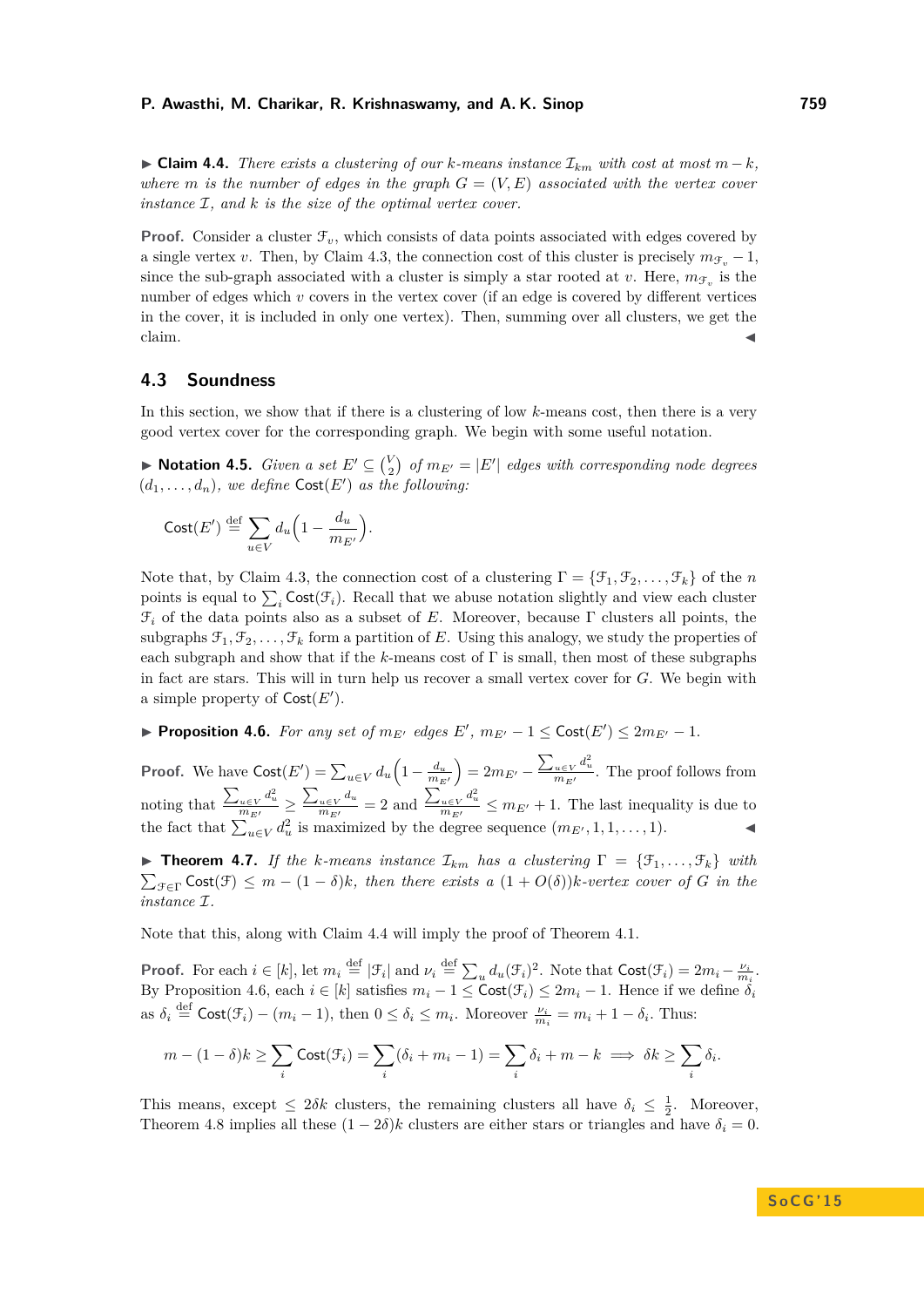Since the graph is triangle free, they are all stars, and hence the corresponding center vertices cover all the edges in the respective clusters. It now remains to cover the edges in the remaining 2*δk* clusters which have larger *δ<sup>i</sup>* values. Indeed, even for these clusters, we can appeal to Theorem [4.8,](#page-6-0) and choose *two* vertices per cluster to cover all but  $\delta_i$  edges in each cluster. So the size of our candidate vertex cover is at most  $k(1 + 2\delta)$ , and we have covered all but  $\sum_i \delta_i$  edges. But now, we notice that  $\sum_i \delta_i \leq \delta k$ , and so we can simply include one vertex per uncovered edge and would obtain a vertex cover of size at most  $k(1+3\delta)$ , thus completing the proof.

<span id="page-6-0"></span> $\blacktriangleright$  **Lemma 4.8.** *Given a graph*  $G_{\mathcal{F}} = (V, \mathcal{F})$  *with*  $m = |\mathcal{F}|$  *edges and degrees*  $(d_1, \ldots, d_n)$ *; let δ be such that*  $\frac{1}{m} \sum_{u} d_u^2 = m + 1 - \delta$ . Then there always exists an edge  $\{u, v\} \in \mathcal{F}$  with  $d_u + d_v \geq m + 1 + \delta$ *. Furthermore, if*  $\delta < \frac{1}{2}$ *, then*  $\delta = 0$  *and*  $G_{\mathcal{F}}$  *is either a star or triangle.* 

**Proof.** Since  $\sum_u d_u^2 = \sum_{u \sim v} (d_u + d_v)$ , we can think of  $\frac{1}{m} \sum_u d_u^2$  as the the expectation of  $d_u + d_v$  over a random edge chosen uniformly,  $\{u, v\} \in E$ :

$$
\frac{1}{m}\sum_{u} d_u^{2} = \mathbb{E}_{u \sim v} [d_u + d_v].
$$

From this, we can immediately conclude the existence of an edge  $\{u, v\}$  with  $d_u + d_v \geq m + 1 - \delta$ . Now to complete the second part of the Lemma statement, suppose  $d_u \geq d_v$ . The number of edges incident to  $\{u, v\}$  is:

$$
d_u + d_v - 1 \ge m - \delta \stackrel{\delta < 1}{\implies} d_u + d_v - 1 = m.
$$

So all edges are incident to *u* or *v*, and  $d_w \leq 2$  if  $w \notin \{u, v\}$ . If  $d_v \leq 1$ , then we are done. In the other case, we have  $d_v \geq 2 \geq d_w$  for all  $w \notin \{u, v\}$ . Let  $\alpha \stackrel{\text{def}}{=} d_u$  and  $\beta \stackrel{\text{def}}{=} d_v$ . The degree sequence  $(d_1, \ldots, d_n)$  is strongly majorized by the following sequence,  $d'$ :

$$
d' \stackrel{\text{def}}{=} \left(\alpha, \beta, \underbrace{2, \dots, 2}_{\beta-1 \text{ many}}, \underbrace{\alpha - \beta \text{ many}}_{1, \dots, 1}\right).
$$

Since  $\sum_{u} d_u^2$  is Schur-convex, its value increases under majorization:

$$
(\alpha + \beta - 1)(\alpha + \beta - \delta) = m(m + 1 - \delta) = \sum_{u} d_u^2 \le \sum_{u} d_u^2
$$

$$
= \alpha^2 + \beta^2 + 4(\beta - 1) + (\alpha - \beta).
$$

$$
\implies 0 \le (\alpha + \beta - 1)\delta + 2\alpha + 4\beta - 4 - 2\alpha\beta
$$

$$
= (\alpha + \beta - 1)\delta + 2\alpha(1 - \beta) + 4(\beta - 1).
$$

So we obtain  $2\alpha(\beta-1) \leq (\alpha+\beta-1)\delta + 4(\beta-1)$ . Since  $\beta \geq 2$ , we divide both sides by  $\beta-1$ :

$$
2\alpha \le \frac{\alpha}{\beta - 1}\delta + 4 + \delta \le \delta\alpha + 4 + \delta.
$$

In particular,  $(2 - \delta)\alpha \leq 4 + \delta \implies \alpha \leq \frac{4+\delta}{2-\delta} < 3$  as  $\delta < 1/2$ . Hence  $\alpha \leq 2$ . Consequently,  $d_u = d_v = 2$  and  $m = d_u + d_v - 1 = 3$ . There are two possible cases: The graph is either a 3-cycle or 4-path. In the latter case, the corresponding  $\delta$  is:

$$
\delta = m + 1 - \frac{1}{m} \sum_{u} d_u^{2} = 4 - \frac{1}{3} (2^2 + 2^2 + 1 + 1) = 4 - \frac{10}{3} = \frac{2}{3} > \frac{1}{2};
$$

which is a contradiction and the graph is a triangle.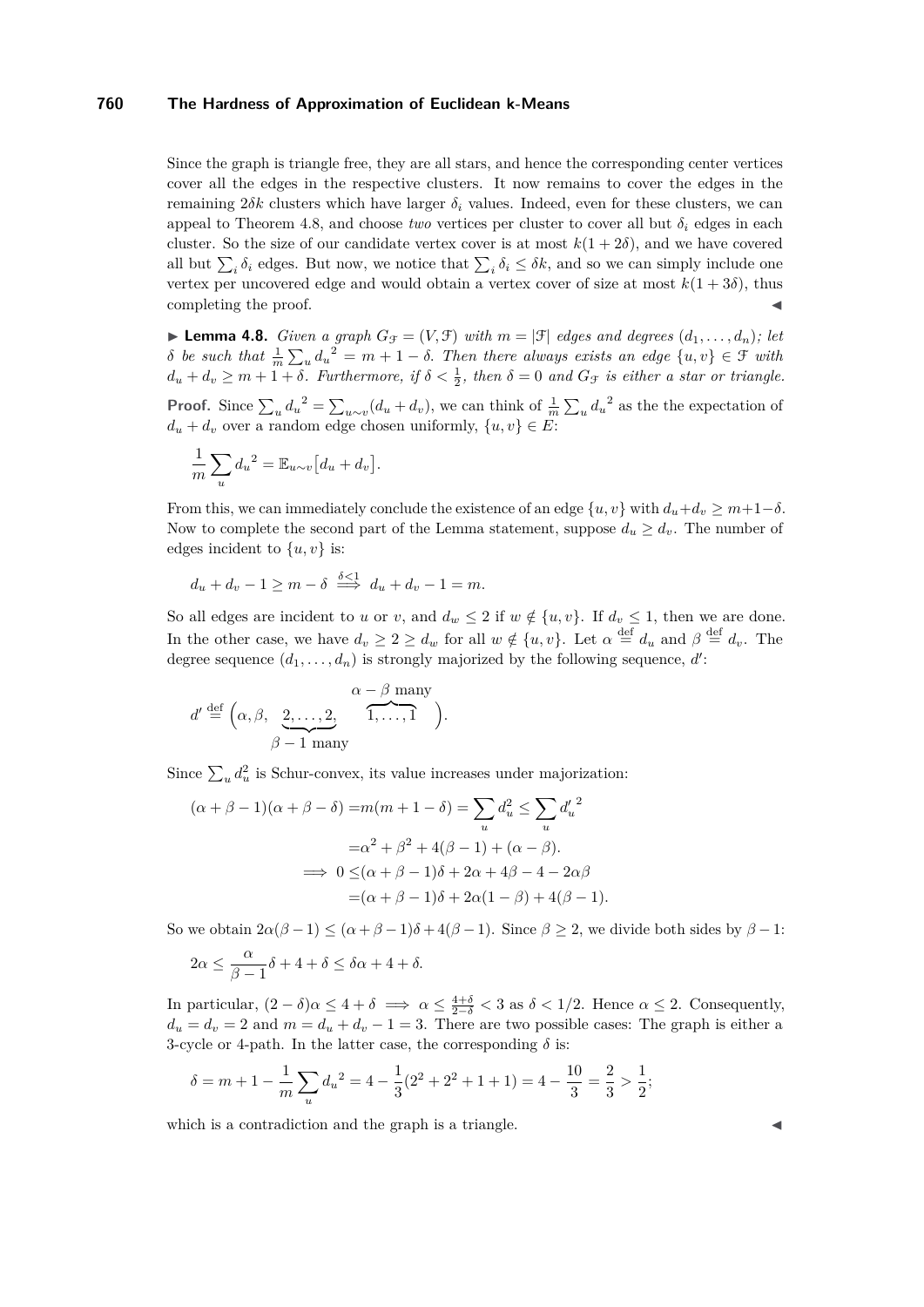Putting the pieces together, we get the proof of Theorem [4.1.](#page-3-1)

 $\triangleright$  Remark (Unique Games Hardness). Khot and Regev [\[22\]](#page-12-7) show that approximating Vertex-Cover to factor  $(2-\epsilon)$  is hard assuming the Unique Games conjecture. Furthermore, Kortsarz et al. [\[24\]](#page-12-6) show that any approximation algorithm with ratio  $\alpha \geq 1.5$  for Vertex-Cover on 3-cycle-free graphs implies an *α* approximation algorithm for Vertex-Cover (on general graphs). This result combined with the reduction in this section immediately implies APX hardness for *k*-means under the unique games conjecture. In the next section we generalize the result of Kortsarz et al. [\[24\]](#page-12-6) by giving an approximation preserving reduction from Vertex-Cover on general graphs to Vertex-Cover on triangle-free graphs. This would enable us to get APX hardness for the *k*-means problem.

## <span id="page-7-0"></span>**5 Hardness of Vertex Cover on Triangle-Free Graphs**

In this section, we show that the Vertex Cover problem is as hard on triangle-free graphs as it is on general graphs. To this end, for any graph  $G = (V, E)$ , we define IS(*G*) as the size of maximum independent set in *G*. For convenience, we define rel-IS(*G*) as the ratio of IS(*G*) to the number of nodes in *G*:

$$
rel\text{-IS}(G) \stackrel{\text{def}}{=} \frac{\text{IS}(G)}{|V|}.
$$

Similarly, let  $VC(G)$  be the size of minimum vertex cover in *G* and rel-VC(*G*) be the ratio  $VC(G)$  $\frac{O(G)}{|V|}$ . The following is well known, which says independent sets and vertex covers are duals of each other.

<span id="page-7-3"></span>**Proposition 5.1.** *Given*  $G = (V, E)$ ,  $I \subseteq V$  *is an independent set if and only if*  $C = V \setminus I$ *is a vertex cover. In particular,*  $IS(G) + VC(G) = |V|$ *.* 

We will prove the following theorem.

<span id="page-7-1"></span>**Find 5.2.** For any constant  $\varepsilon > 0$ , there is a  $(1+\varepsilon)$ -approximation-preserving reduction *for independent set from any graph*  $G = (V, E)$  *with maximum degree*  $\Delta$  *to triangle-free graphs with*  $poly(\Delta, \varepsilon^{-1})|V|$  *nodes and degree*  $poly(\Delta, \varepsilon^{-1})$  *in deterministic polynomial time.* 

Combining Theorem [5.2](#page-7-1) with the best known unconditional hardness result for Vertex Cover, due to Dinur and Safra [\[14\]](#page-11-15), we obtain the following corollary.

<span id="page-7-2"></span>▶ **Corollary 5.3.** *Given any unweighted triangle-free graph G with bounded degrees, it is NP-hard to approximate* Vertex Cover *within any factor smaller than* 1*.*36*.*

Given two simple graphs  $G = (V_1, E_1)$  and  $H = (V_2, H_2)$ , we define the Kronecker product of *G* and *H*,  $G \otimes H$ , as the graph with nodes  $V(G \otimes H) = V_1 \times V_2$  and edges:

$$
E(G \otimes H) = \Big\{ \{ (u, i), (v, j) \} \big| \{ u, v \} \in E(G), \ \{ i, j \} \in E(H) \Big\}.
$$

Observe that, if  $A_G$  and  $A_H$  denote the adjacency matrix of *G* and *H*, then  $A_{G \otimes H} = A_G \otimes A_H$ .

Given any symmetric matrix *M*, we will use  $\sigma_i(M)$  to denote the *i*<sup>th</sup> largest eigenvalue of *M*. For any graph *G* on *n*-nodes, we define the spectral radius of *G*,  $\rho(G)$ , as the following:

$$
\rho(G) \stackrel{\text{def}}{=} \max_{p \perp \mathbf{e}} \frac{\left| p^T A_G p \right|}{\|p\|^2} = \max(\sigma_2(A_G), |\sigma_n(A_G)|).
$$

Here **e** is the all 1's vector of length *n*.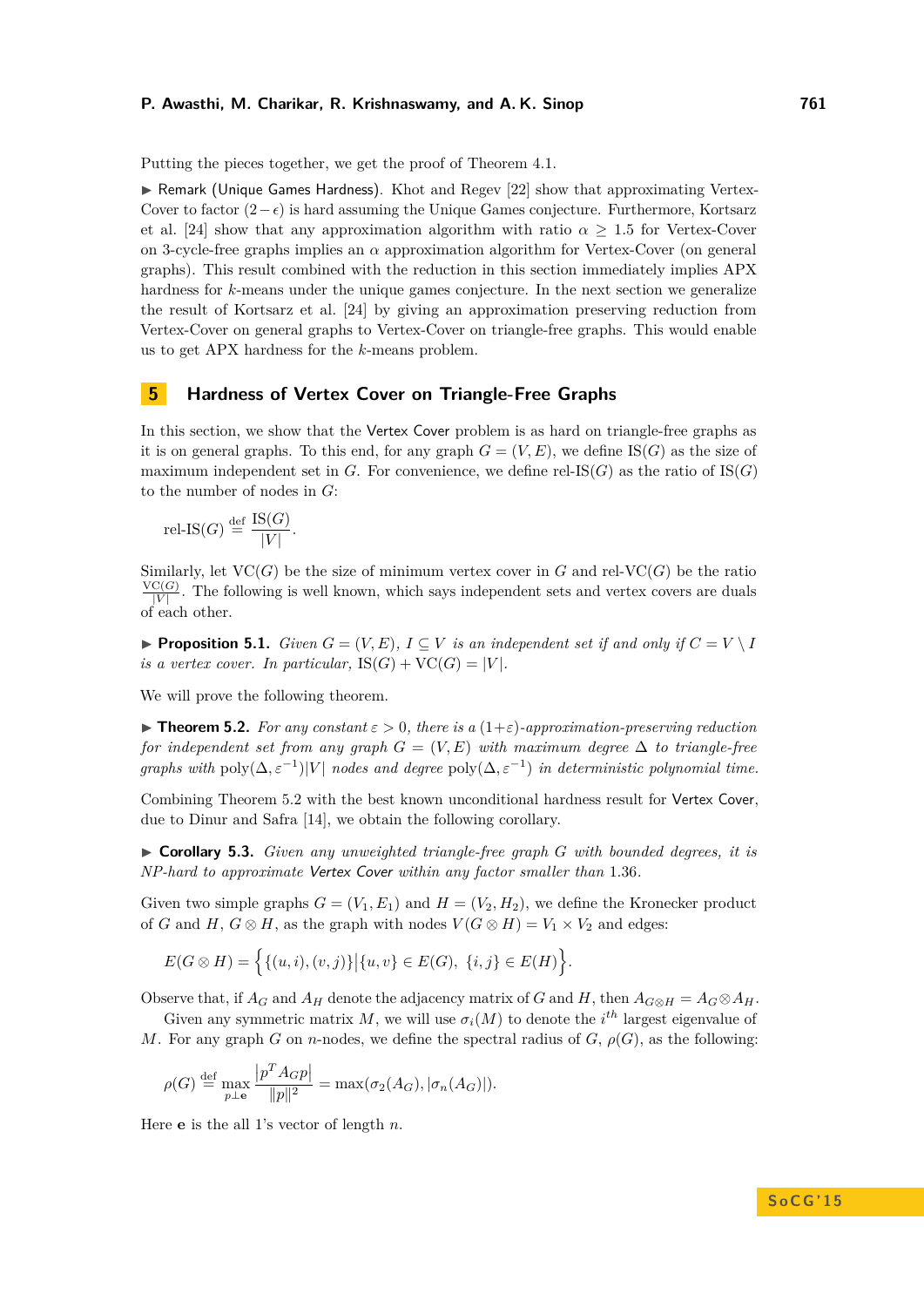#### <span id="page-8-1"></span>▶ **Proposition 5.4.** *If H is triangle-free, then so is*  $G \otimes H$ *.*

**Proof.** Suppose  $G \otimes H$  has a 3-cycle of the form  $((a, i), (b, j), (c, k), (a, i))$ . Then  $(i, j, k, i)$ is a closed walk in *H*. *H* is triangle-free, therefore  $i = j$  wlog; a contradiction as *H* has no  $\log s$ .

The following Lemma says that as long as *H* has good spectral properties, the relative size of maximum independent sets in *G* will be preserved by  $G \otimes H$ .

<span id="page-8-2"></span> $▶$  **Lemma 5.5.** *Suppose H is a d-regular graph with spectral radius*  $≤ ρ$ *. For any graph G with maximum degree*  $\Delta$ , rel-IS( $G \otimes H$ )  $\geq$  rel-IS( $G$ )  $\geq \left(1 - \frac{\rho \Delta}{2d}\right)$  rel-IS( $G \otimes H$ ).

**Proof.** Suppose  $V(G) = [n]$  and  $V(H) = [N]$ . Let  $A \stackrel{\text{def}}{=} A_G$  be the adjacency matrix of *G* and *B* be the normalized adjacency matrix of  $H$ ,  $B \stackrel{\text{def}}{=} \frac{1}{d} A_H$ .

For the lower bound, consider an independent set *I* in *G*. It is easy to check that  $I \times [N]$ is an independent set in  $G \otimes H$ , thus  $IS(G \otimes H) \geq N \cdot IS(G)$  so rel-IS( $G \otimes H$ ) ≥ rel-IS( $G$ ).

For the upper bound, consider the indicator vector  $f \in \{0,1\}^{[n]\times[N]}$  of an independent set in  $G \otimes H$ . The corresponding set contains no edges from  $G \otimes H$ , so  $f^T(A \otimes B)f = 0$ . Define  $p: V \to [0, 1]$  as  $p_u \stackrel{\text{def}}{=} \frac{1}{N} \sum_{j \in N} f_{u,j}$ . For each  $u \in [n]$ , pick *u* with probability  $p_u$ . Let  $I_0 \subseteq [n]$  be the set of picked nodes. Next, start with  $I \leftarrow I_0$ . As long as there is an edge of *G* contained in *I*, arbitrarily remove one of its endpoints from *I*. At the end of this process, the remaining set *I* is an independent set in  $G$ , and its size is at least the size of  $I_0$  minus the number of edges contained in  $I_0$ . Hence  $|I| \geq |I_0| - |E_G(I_0, I_0)|$ . Observe that

$$
\mathbb{E}\left[|I_0|\right] = \sum_u p_u = \frac{1}{N} \|f\|^2 \quad \text{since } f \text{ is a } \{0, 1\} \text{ vector.}
$$

The probability of any pair  $i \neq j$  being contained in  $I_0$  is given by  $\text{Prob}\left[\{i,j\} \subseteq I_0\right] = p_u p_v$ . Therefore, the expected number of edges contained in  $I_0$  is:

$$
\mathbb{E}\left[|E_G(I_0, I_0)|\right] = \sum_{u\n
$$
\stackrel{(Theorem 5.7)}{\leq} \frac{1}{2N} \Big| f^T A \otimes (\widetilde{J_N} - B) f \Big| \stackrel{(Theorem 5.8)}{\leq} \frac{\rho \Delta}{2Nd} \|f\|^2.
$$
$$

Putting it all together:

$$
\mathbb{E}\left[|I|\right] \geq \mathbb{E}\left[|I_0|\right] - \mathbb{E}\left[|E_G(I_0, I_0)|\right] = \frac{1}{N} \|f\|^2 - \frac{1}{2} p^T A p \geq \frac{\|f\|^2}{N} \left(1 - \frac{\rho \Delta}{2d}\right).
$$
  
Therefore, 
$$
IS(G) \geq \frac{1 - \frac{\rho \Delta}{2d}}{N} IS(G \otimes H) \implies \text{rel-IS}(G) \geq \left(1 - \frac{\rho \Delta}{2d}\right) \text{rel-IS}(G \otimes H).
$$

In the remaining part, we prove the supporting claims.

<span id="page-8-0"></span>► Claim 5.6.  $p^T A p = \frac{1}{N} f^T (A \otimes \widetilde{J_N}) f$  where  $\widetilde{J_N}$  is the N-by-N matrix of all 1/N's.

**Proof.** Let  $e^{u,v} \in \mathbb{R}^{V \times V}$  be the matrix whose entry at  $u^{th}$  row and  $v^{th}$  column is 1, and all others 0. Notice  $A = \sum_{u,v} A_{u,v} e^{u,v}$ . Let  $J_N$  be the *N*-by-*N* matrix of all 1's. For any pair  $(u, v) \in V^2$ ,

$$
p_{u}p_{v} = \frac{1}{N^{2}} \sum_{i,j} f_{u,i}f_{v,j} = \frac{1}{N^{2}} f^{T} \Big(e^{u,v} \otimes J_{N}\Big) f = \frac{1}{N} f^{T} \Big(e^{u,v} \otimes \widetilde{J_{N}}\Big) f.
$$
  

$$
p^{T} A p = \frac{1}{N} \sum_{u,v} A_{u,v} f^{T} \Big(e^{u,v} \otimes \widetilde{J_{N}}\Big) f = \frac{1}{N} f^{T} \Big[ \Big(\sum_{u,v} A_{u,v} e^{u,v} \Big) \otimes \widetilde{J_{N}} \Big] f
$$
  

$$
= \frac{1}{N} f^{T} (A \otimes \widetilde{J_{N}}) f.
$$

The second-to-last identity follows from the bi-linearity of Kronecker product.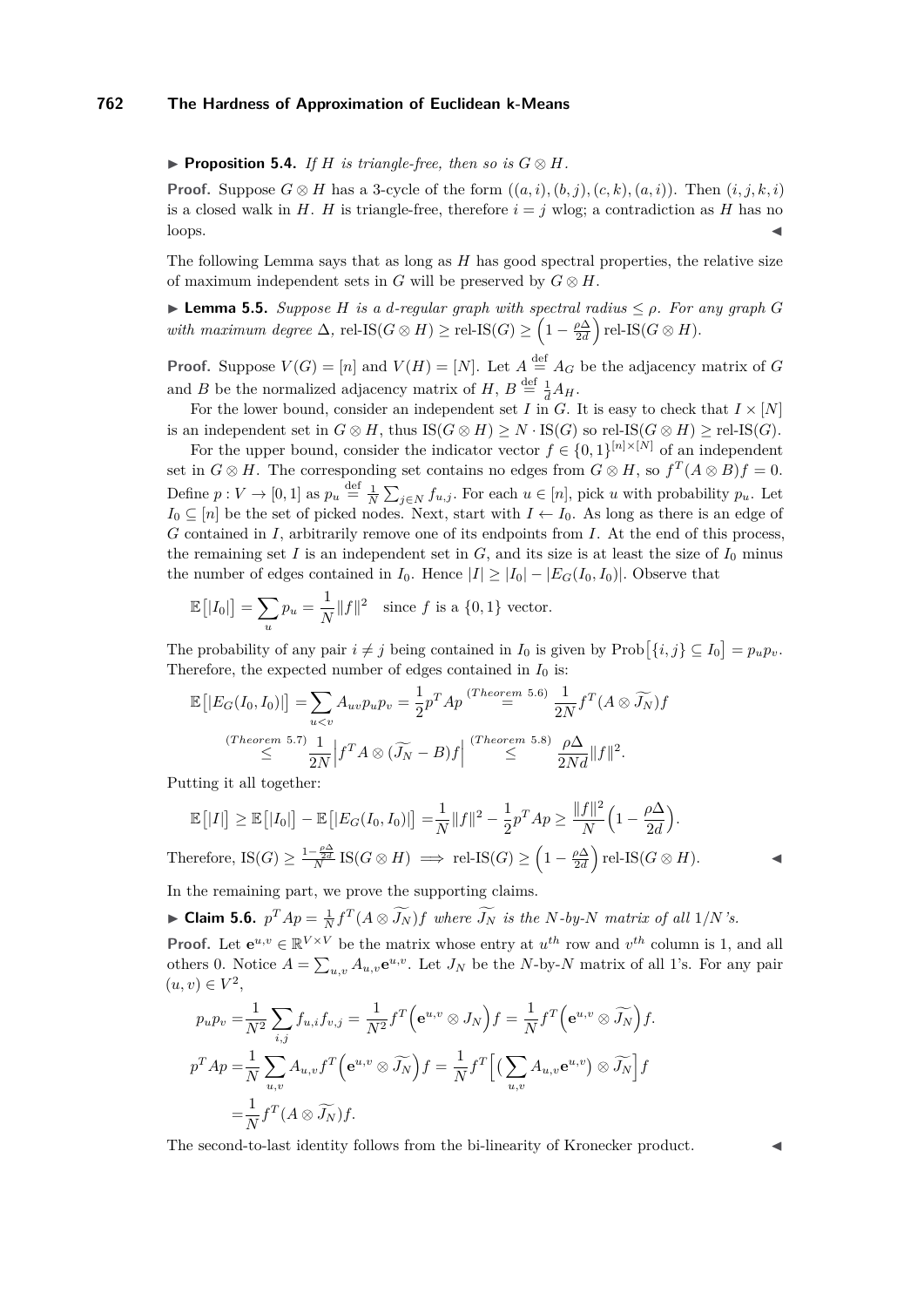<span id="page-9-0"></span>► **Claim 5.7.**  $f^T(A \otimes \widetilde{J_N})f \leq |f^T A \otimes (B - \widetilde{J_N})f|.$ 

**Proof.** We have  $f^T(A \otimes \widetilde{J_N})f = f^T\Big[A \otimes (\widetilde{J_N} - B)\Big]f + f^T(A \otimes B)f$ . As noted above, f being an independent set implies  $f^T(A \otimes B)f = 0$ :

$$
f^T(A \otimes \widetilde{J_N})f = f^T\Big[A \otimes (\widetilde{J_N} - B)\Big]f \leq |f^T A \otimes (\widetilde{J_N} - B)f|.
$$

<span id="page-9-1"></span>► Claim 5.8.  $|f^T A \otimes (B - \widetilde{J_N})f| \leq \frac{\Delta \rho}{d} ||f||^2$ .

**Proof.** Define  $C = \frac{def}{\partial N}B - \widetilde{J_N}$ . For any symmetric matrix *M*, let  $\rho(M)$  be its spectral radius,  $\rho(M) \stackrel{\text{def}}{=} \max_p \frac{|p^T M p|}{\|p\|^2}$ . Observe that  $\rho(M) = \max(|\sigma_i(M)|)$ . We have:

$$
|f^T A \otimes (B - \widetilde{J_N})f| = |f^T A \otimes Cf| \le \rho(A \otimes B) ||f||_2^2.
$$

We know that the spectrum of the Kronecker product of two symmetric matrices correspond to the pairwise product of the spectrum of corresponding matrices, i.e., all eigenvalues of  $A \otimes C$  are of the form  $\sigma_i(A) \cdot \sigma_j(C)$  for each *i* and *j*. Therefore,

$$
\rho(A \otimes C) = \max(|\sigma_i(A)\sigma_j(C)|) = \max(|\sigma_i(A)|) \max(|\sigma_j(C)|) = \rho(A) \cdot \rho(C).
$$

Observe that  $\rho(A) \leq \Delta$ , since A is the adjacency matrix of a graph with degree  $\leq \Delta$ . Now we will upper bound  $\rho(C)$ . Since *H* is a regular graph and *B* is its normalized adjacency matrix, the largest eigenvector of *B* is all 1's and the corresponding eigenvalue is 1. Therefore *C* has the same eigenspace with *B*. Moreover  $C\mathbf{e} = 0$ , thus:

$$
\rho(C) = \max(|\sigma_i(C)| : 1 \le i \le n) = \max(|\sigma_i(B)| : 2 \le i \le n)
$$
  
= 
$$
\max(\sigma_2(B), |\sigma_n(B)|) = \frac{1}{d}\rho(G).
$$

We now prove the main theorem needed for our reduction.

<span id="page-9-2"></span>**► Theorem 5.9.** *Given a graph*  $G = (V, E)$  *with maximum degree*  $\Delta$ *, for any*  $\varepsilon > 0$ *, we can construct in polynomial time, a triangle-free graph*  $\widehat{G} = (\widehat{V}, \widehat{E})$  with:

 $rel\text{-}IS(G) \le rel\text{-}IS(\widehat{G}) \le (1+\varepsilon) rel\text{-}IS(G).$ 

*Moreover*  $\widehat{G}$  *has* (a)  $\text{poly}(\Delta, \varepsilon^{-1})|V|$  *nodes,* (b) *degree*  $O(\Delta^3 \varepsilon^{-2})$ .

**Proof.** For any *d* and *N*, it is known how to construct [\[29,](#page-12-13) [32\]](#page-12-14) in deterministic polynomial time, a  $O(d)$ -regular Ramanujan graph *H* with girth  $\Omega(\log_d N)$  and spectral radius at most  $\rho \le O(\sqrt{d})$ . Thus for some choice of  $d = O(\Delta^2 \varepsilon^{-2})$  and  $N = d^{O(1)} = \text{poly}(\Delta, \varepsilon^{-1})$ , we can find a *d*-regular graph *H* with girth at least  $\Omega(1)$  and spectral radius  $\rho \leq d\varepsilon/\Delta$ . For such *H*, let  $\hat{G} \leftarrow G \otimes H$ . We have  $\left(1 - \frac{\rho \Delta}{2d}\right)^{-1} \leq \left(1 - \varepsilon/2\right)^{-1} \leq 1 + \varepsilon$ . Proposition [5.4](#page-8-1) implies  $G \otimes H$  is triangle free. By Theorem [5.5:](#page-8-2)

$$
\text{rel-IS}(G) \le \text{rel-IS}(G \otimes H) \le \left(1 - \frac{\rho \Delta}{2d}\right)^{-1} \text{rel-IS}(G) \le \left(1 + \varepsilon\right) \text{rel-IS}(G).
$$

Now we prove the remaining properties:

(a)  $|V(G \otimes H)| = |V(G)| \cdot |V(H)| \leq |V| \cdot \text{poly}(\Delta, \varepsilon^{-1}).$ 

**(b)**  $d_{\max}(G \otimes H) \leq d_{\max}(G) \times d_{\max}(H) \leq O(\Delta d) = O(\Delta^3 \varepsilon^{-2})$  $\blacksquare$ ).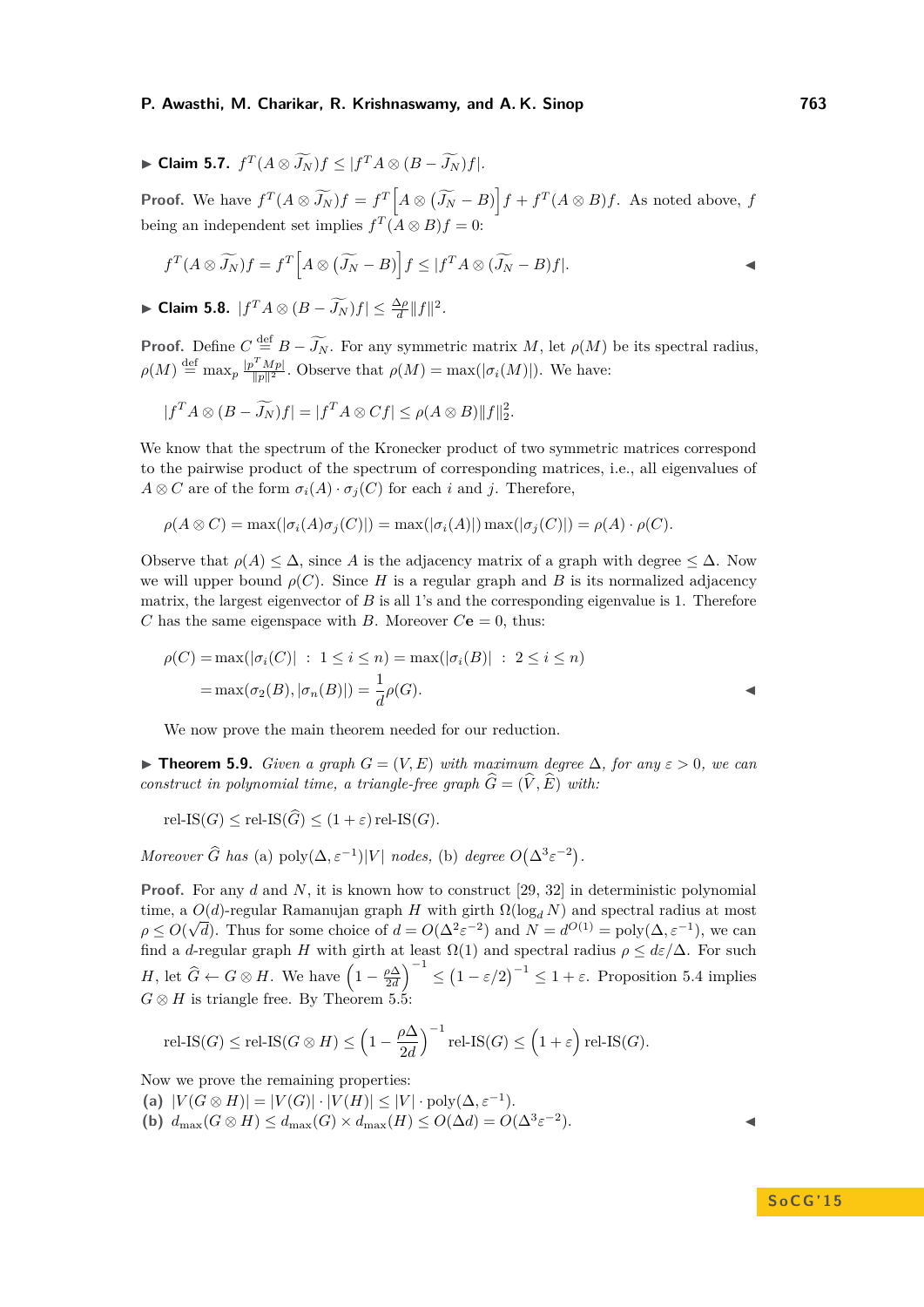▶ **Note.** *Noga Alon has provided an alternate construction where one can obtain a triangle free graph*  $\hat{G}$  *such that* rel-IS( $\hat{G}$ ) = rel-IS( $G$ ). This however, does not lead to improved *constant in our analysis. For the sake of completeness, we include the alternate theorem in the Appendix (see Theorem [A.1\)](#page-12-15).*

Before we end the section with the proof of Theorem [5.3,](#page-7-2) we need the following hardness result from [\[14\]](#page-11-15), which follows from Corollary 2.3 and Appendix 8 (weighted to unweighted reduction) of [\[14\]](#page-11-15). As noted in [\[14\]](#page-11-15), the construction produces bounded degree graphs.

 $\triangleright$  **Theorem 5.10** (Dinur, Safra [\[14\]](#page-11-15)). *For any constant*  $\varepsilon > 0$ , given any unweighted graph G *with bounded degrees, it is NP-hard to distinguish between:*

 $\blacksquare$  (Yes) rel-IS(*G*) > *c* − *ε,* 

$$
\quad \quad \text{(No) rel-IS}(G) < s + \varepsilon;
$$

*where c* and *s* are constants such that  $\frac{1-s}{1-c} \approx 1.36$ .

**Proof of Theorem [5.3.](#page-7-2)** Given a bounded degree graph  $G$ , consider the graph  $\widehat{G}$  given by Theorem [5.9](#page-9-2) for some small constant  $\varepsilon_0 < \varepsilon$ . Since *G* is bounded degree and  $\varepsilon_0$  is constant,  $\widehat{G}$  is also bounded degree. Furthermore,  $\widehat{G}$  satisfies rel-IS( $G$ )  $\leq$  rel-IS( $\widehat{G}$ ) $\leq$  (1+ $\varepsilon$ <sub>0</sub>) rel-IS( $G$ ). Completeness follows immediately: rel-IS( $\widehat{G}$ ) *> c*−*ε*. For the soundness, suppose rel-IS( $\widehat{G}$ ) >  $s + \varepsilon$ . Then rel-IS(*G*)  $\geq \frac{s + \varepsilon}{1+\varepsilon_0} \geq s + \varepsilon$  for suitable  $\varepsilon_0$ . The hardness of Vertex Cover follows from Proposition [5.1.](#page-7-3)

# **6 Conclusions**

In this paper we provide the first hardness of approximation for the fundamental Euclidean *k*means problem. Although our work clears a major hurdle of going beyond NP-hardness for this problem, there is still a big gap in our understanding with the best upper bound being a factor  $(9 + \epsilon)$ . We believe that our result and techniques will pave way for further work in closing this gap. Our reduction from vertex cover produces high dimensional instances  $(d = \Omega(n))$ of *k*-means. However, by using the Johnson-Lindenstrauss transform [\[12\]](#page-11-14), we can project the instance onto  $O(\log n/\epsilon^2)$  dimensions and still preserve pairwise distances by a factor  $(1+\epsilon)$ and the *k*-means cost by a factor of  $(1 + \epsilon)^2$ . We leave it as an open question to investigate inapproximability results for *k*-means in constant dimensions. It would also be interesting to study whether our techniques give hardness of approximation results for the Euclidean *k*-median problem. Finally, our hardness reduction in Section [5](#page-7-0) provides a novel analysis by using the spectral properties of the underlying graph to argue about independent sets in graph products – this connection could have applications beyond the present paper.

**Acknowledgments.** We would like to thank Noga Alon and Oded Regev for valuable feedback on the results in Section [5,](#page-7-0) in particular for suggesting alternate proofs of Proposition [5.4](#page-8-1) and Theorem [5.5.](#page-8-2) We would also like to thank Noga for pointing out that the graph product construction in Section [5](#page-7-0) does not eliminate even cycles. Finally we thank the anonymous reviewers for their comments.

### **References**

- <span id="page-10-0"></span>**1** Daniel Aloise, Amit Deshpande, Pierre Hansen, and Preyas Popat. NP-hardness of Euclidean sum-of-squares clustering. *Machine Learning*, 75(2):245–248, 2009.
- <span id="page-10-1"></span>**2** Noga Alon, Jehoshua Bruck, Joseph Naor, Moni Naor, and Ron M. Roth. Construction of asymptotically good low-rate error-correcting codes through pseudo-random graphs. *IEEE Transactions on Information Theory*, 38(2):509–516, 1992.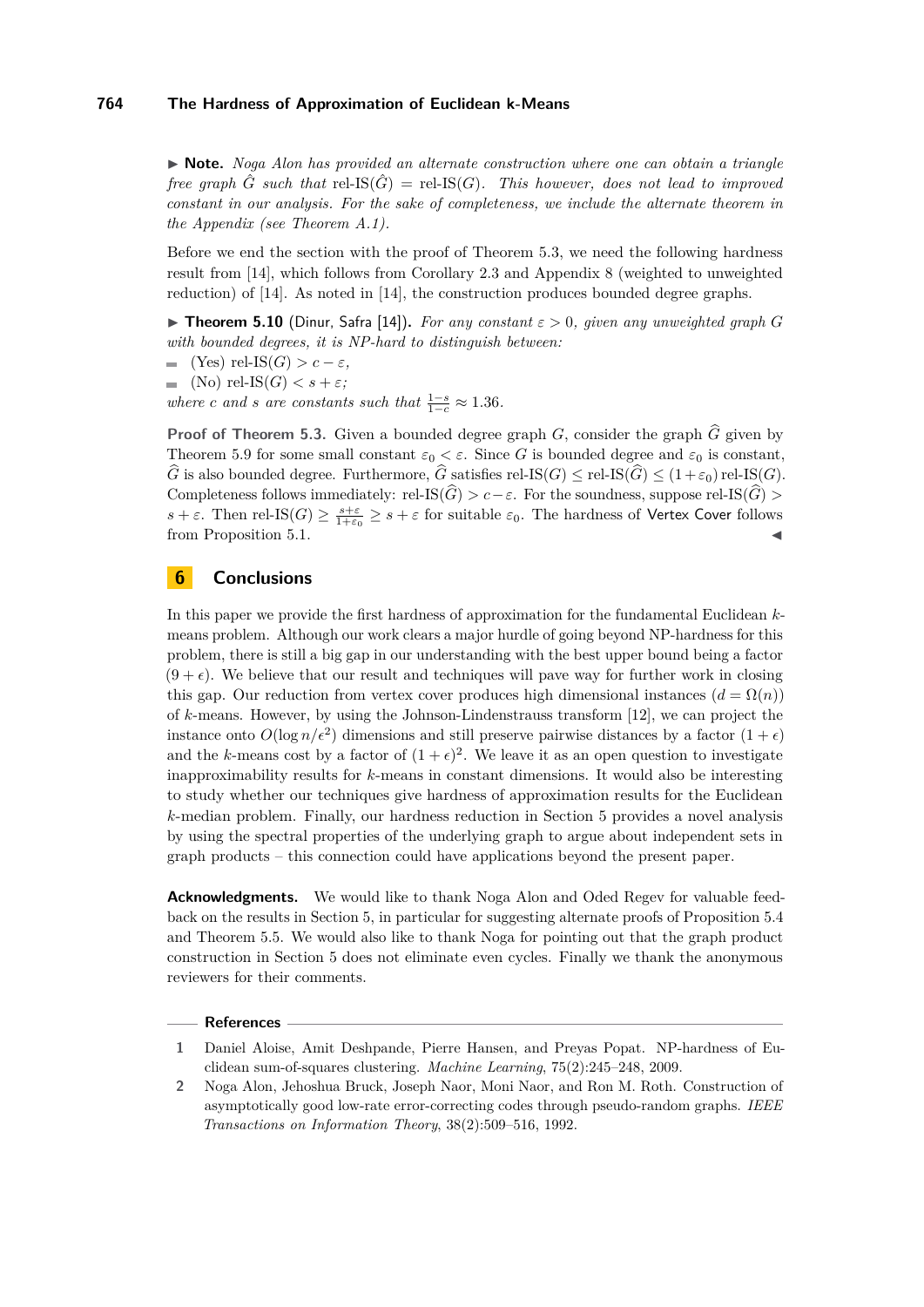- <span id="page-11-16"></span>**3** Noga Alon and Joel Spencer. *The Probabilistic Method*. John Wiley, 1992.
- <span id="page-11-1"></span>**4** Sanjeev Arora, Prabhakar Raghavan, and Satish Rao. Approximation schemes for Euclidean *k*-medians and related problems. In *Proceedings of the Thirtieth Annual ACM Symposium on the Theory of Computing, Dallas, Texas, USA, May 23-26, 1998*, pages 106–113, 1998.
- <span id="page-11-8"></span>**5** David Arthur and Sergei Vassilvitskii. k-means++: The advantages of careful seeding. In *Proceedings of the Eighteenth Annual ACM-SIAM Symposium on Discrete Algorithms, SODA 2007, New Orleans, Louisiana, USA, January 7-9, 2007*, pages 1027–1035, 2007.
- <span id="page-11-0"></span>**6** Vijay Arya, Naveen Garg, Rohit Khandekar, Adam Meyerson, Kamesh Munagala, and Vinayaka Pandit. Local search heuristics for k-median and facility location problems. *SIAM J. Comput.*, 33(3):544–562, 2004.
- <span id="page-11-9"></span>**7** Mihai Bādoiu, Sariel Har-Peled, and Piotr Indyk. Approximate clustering via core-sets. In *Proceedings on 34th Annual ACM Symposium on Theory of Computing, May 19-21, 2002, Montréal, Québec, Canada*, pages 250–257, 2002.
- <span id="page-11-5"></span>**8** Maria-Florina Balcan, Avrim Blum, and Anupam Gupta. Approximate clustering without the approximation. In *Proceedings of the Twentieth Annual ACM-SIAM Symposium on Discrete Algorithms, SODA 2009, New York, NY, USA, January 4–6, 2009*, pages 1068– 1077, 2009.
- <span id="page-11-10"></span>**9** Jaroslaw Byrka, Thomas Pensyl, Bartosz Rybicki, Aravind Srinivasan, and Khoa Trinh. An improved approximation for k-median, and positive correlation in budgeted optimization. *CoRR*, abs/1406.2951, 2014.
- <span id="page-11-2"></span>**10** Moses Charikar, Sudipto Guha, Éva Tardos, and David B. Shmoys. A constant-factor approximation algorithm for the k-median problem. *J. Comput. Syst. Sci.*, 65(1):129–149, 2002.
- <span id="page-11-7"></span>**11** Sanjoy Dasgupta. The hardness of k-means clustering. Technical report, University of California, San Diego, 2008.
- <span id="page-11-14"></span>**12** Sanjoy Dasgupta and Anupam Gupta. An elementary proof of a theorem of Johnson and Lindenstrauss. *Random Struct. Algorithms*, 22(1):60–65, 2003.
- <span id="page-11-3"></span>**13** Wenceslas Fernandez de la Vega, Marek Karpinski, Claire Kenyon, and Yuval Rabani. Approximation schemes for clustering problems. In *Proceedings of the 35th Annual ACM Symposium on Theory of Computing, June 9–11, 2003, San Diego, CA, USA*, pages 50–58, 2003.
- <span id="page-11-15"></span>**14** Irit Dinur and Samuel Safra. On the hardness of approximating minimum vertex cover. *Annals of Mathematics*, 162(1):439–485, 2005.
- <span id="page-11-13"></span>**15** Tomás Feder and Daniel H. Greene. Optimal algorithms for approximate clustering. In *Proceedings of the 20th Annual ACM Symposium on Theory of Computing, May 2–4, 1988, Chicago, Illinois, USA*, pages 434–444, 1988.
- <span id="page-11-6"></span>**16** Dan Feldman, Morteza Monemizadeh, and Christian Sohler. A PTAS for k-means clustering based on weak coresets. In *Proceedings of the 23rd ACM Symposium on Computational Geometry, Gyeongju, South Korea, June 6–8, 2007*, pages 11–18, 2007.
- <span id="page-11-11"></span>**17** Venkatesan Guruswami and Piotr Indyk. Embeddings and non-approximability of geometric problems. In *Proceedings of the Fourteenth Annual ACM-SIAM Symposium on Discrete Algorithms, January 12–14, 2003, Baltimore, Maryland, USA.*, pages 537–538, 2003.
- <span id="page-11-12"></span>**18** Dorit S. Hochbaum and David B. Shmoys. A unified approach to approximation algorithms for bottleneck problems. *J. ACM*, 33(3):533–550, 1986.
- <span id="page-11-4"></span>**19** Kamal Jain, Mohammad Mahdian, and Amin Saberi. A new greedy approach for facility location problems. In *Proceedings on 34th Annual ACM Symposium on Theory of Computing, May 19–21, 2002, Montréal, Québec, Canada*, pages 731–740, 2002.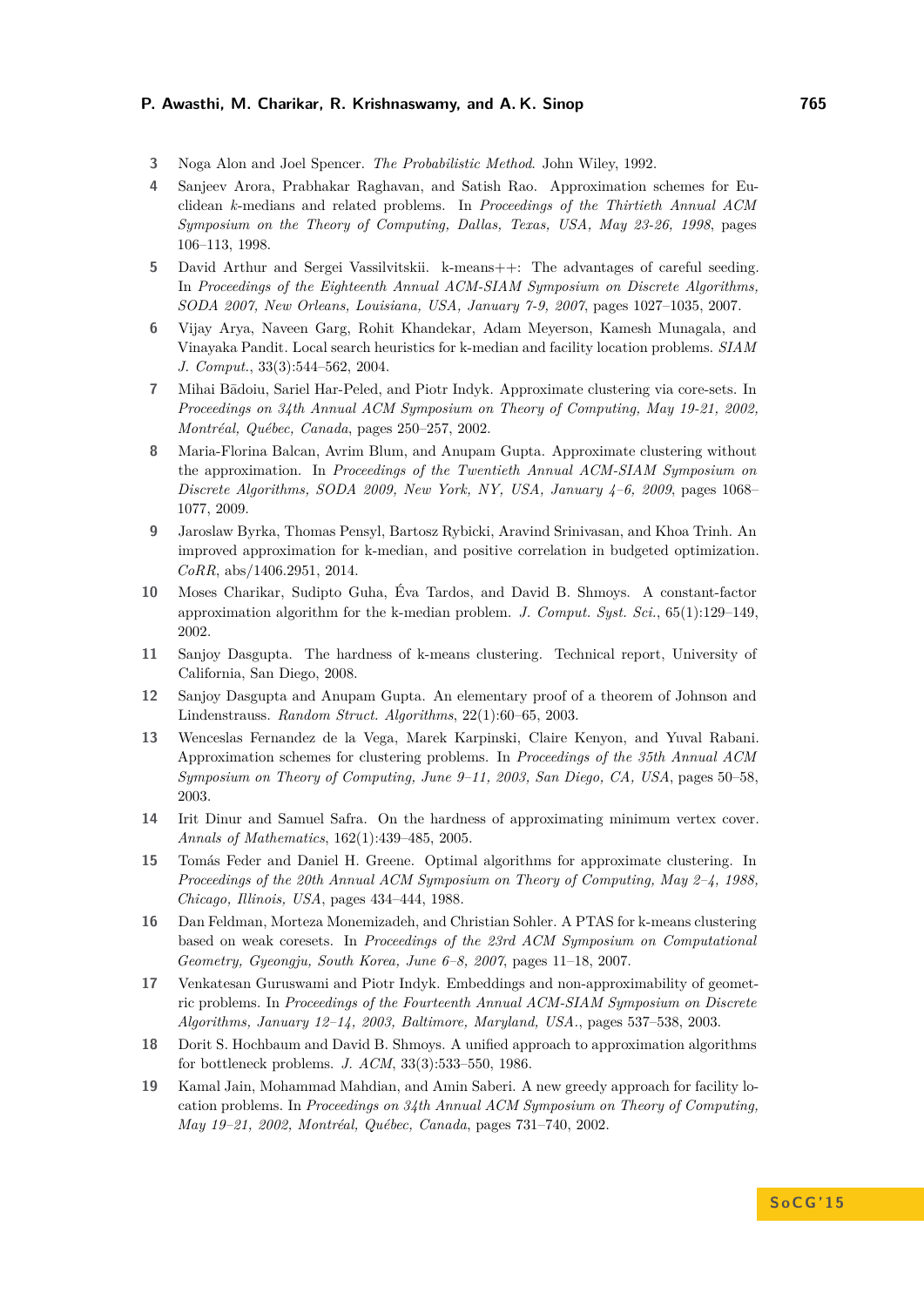- <span id="page-12-10"></span>**20** Kamal Jain and Vijay V. Vazirani. Approximation algorithms for metric facility location and *k*-median problems using the primal-dual schema and Lagrangian relaxation. *J. ACM*, 48(2):274–296, 2001.
- <span id="page-12-0"></span>**21** Tapas Kanungo, David M. Mount, Nathan S. Netanyahu, Christine D. Piatko, Ruth Silverman, and Angela Y. Wu. A local search approximation algorithm for k-means clustering. *Comput. Geom.*, 28(2-3):89–112, 2004.
- <span id="page-12-7"></span>**22** Subhash Khot and Oded Regev. Vertex cover might be hard to approximate to within  $2-\varepsilon$ . *Journal of Computer and System Sciences*, 74(3):335–349, 2008.
- <span id="page-12-12"></span>**23** Stavros G. Kolliopoulos and Satish Rao. A nearly linear-time approximation scheme for the Euclidean k-median problem. *SIAM J. Comput.*, 37(3):757–782, 2007.
- <span id="page-12-6"></span>**24** Guy Kortsarz, Michael Langberg, and Zeev Nutov. Approximating maximum subgraphs without short cycles. *SIAM J. Discrete Math.*, 24(1):255–269, 2010.
- <span id="page-12-5"></span>**25** Amit Kumar and Ravindran Kannan. Clustering with spectral norm and the k-means algorithm. In *51th Annual IEEE Symposium on Foundations of Computer Science, FOCS 2010, October 23–26, 2010, Las Vegas, Nevada, USA*, pages 299–308, 2010.
- <span id="page-12-1"></span>**26** Amit Kumar, Yogish Sabharwal, and Sandeep Sen. A simple linear time  $(1+\epsilon)$ approximation algorithm for k-means clustering in any dimensions. In *45th Symposium on Foundations of Computer Science (FOCS 2004), 17–19 October 2004, Rome, Italy, Proceedings*, pages 454–462, 2004.
- <span id="page-12-11"></span>**27** Shi Li and Ola Svensson. Approximating k-median via pseudo-approximation. In *Symposium on Theory of Computing Conference, STOC'13, Palo Alto, CA, USA, June 1-4, 2013*, pages 901–910, 2013.
- <span id="page-12-3"></span>**28** Stuart P. Lloyd. Least squares quantization in PCM. *IEEE Transactions on Information Theory*, 28(2):129–136, 1982.
- <span id="page-12-13"></span>**29** Alexander Lubotzky, Ralph Phillips, and Peter Sarnak. Ramanujan graphs. *Combinatorica*, 8(3):261–277, 1988.
- <span id="page-12-9"></span>**30** Meena Mahajan, Prajakta Nimbhorkar, and Kasturi R. Varadarajan. The planar k-means problem is NP-hard. *Theor. Comput. Sci.*, 442:13–21, 2012.
- <span id="page-12-8"></span>**31** Jiri Matoušek. On approximate geometric k-clustering. *Discrete and Computational Geometry*, 24(1), 2000.
- <span id="page-12-14"></span>**32** Moshe Morgenstern. Existence and explicit constructions of *q* + 1 regular ramanujan graphs for every prime power *q*. *J. Comb. Theory, Ser. B*, 62(1):44–62, 1994.
- <span id="page-12-2"></span>**33** Rafail Ostrovsky, Yuval Rabani, Leonard J. Schulman, and Chaitanya Swamy. The effectiveness of lloyd-type methods for the k-means problem. *J. ACM*, 59(6):28, 2012.
- <span id="page-12-4"></span>**34** Xindong Wu, Vipin Kumar, J. Ross Quinlan, Joydeep Ghosh, Qiang Yang, Hiroshi Motoda, Geoffrey J. McLachlan, Angus F. M. Ng, Bing Liu, Philip S. Yu, Zhi-Hua Zhou, Michael Steinbach, David J. Hand, and Dan Steinberg. Top 10 algorithms in data mining. *Knowl. Inf. Syst.*, 14(1):1–37, 2008.

# **A An Alternative Proof of Theorem [5.2](#page-7-1)**

The following were suggested by Noga Alon as an alternative to Theorem [5.2.](#page-7-1)

<span id="page-12-15"></span>**► Theorem A.1.** Let  $G = (V, E)$  be an arbitrary graph with maximum degree  $\Delta$ . It is possible *to construct in polynomial time a triangle free graph*  $\hat{G}$  *such that* rel-IS( $\hat{G}$ ) = rel-IS( $G$ ).

Before proving the theorem, we need the following standard facts about  $(n, d, \lambda)$  graphs.

<span id="page-12-18"></span><span id="page-12-17"></span><span id="page-12-16"></span>**Lemma A.2.** *Let*  $H = (U, F)$  *be an*  $(n, d, \lambda)$  *graph, assume*  $\lambda < d/4$  *and let B be a set of vertices of H. Let N*(*B*) *denote the set of all neighbors of B in H. Then:* **1.** *If*  $|B| > \frac{\lambda}{d}n$ , then  $|N(B)| > n - \frac{\lambda}{d}n$ . 2. *If*  $|B| \leq \frac{\lambda}{d}n$ , then  $|N(B)| \geq \frac{\lambda}{2d}n$ .